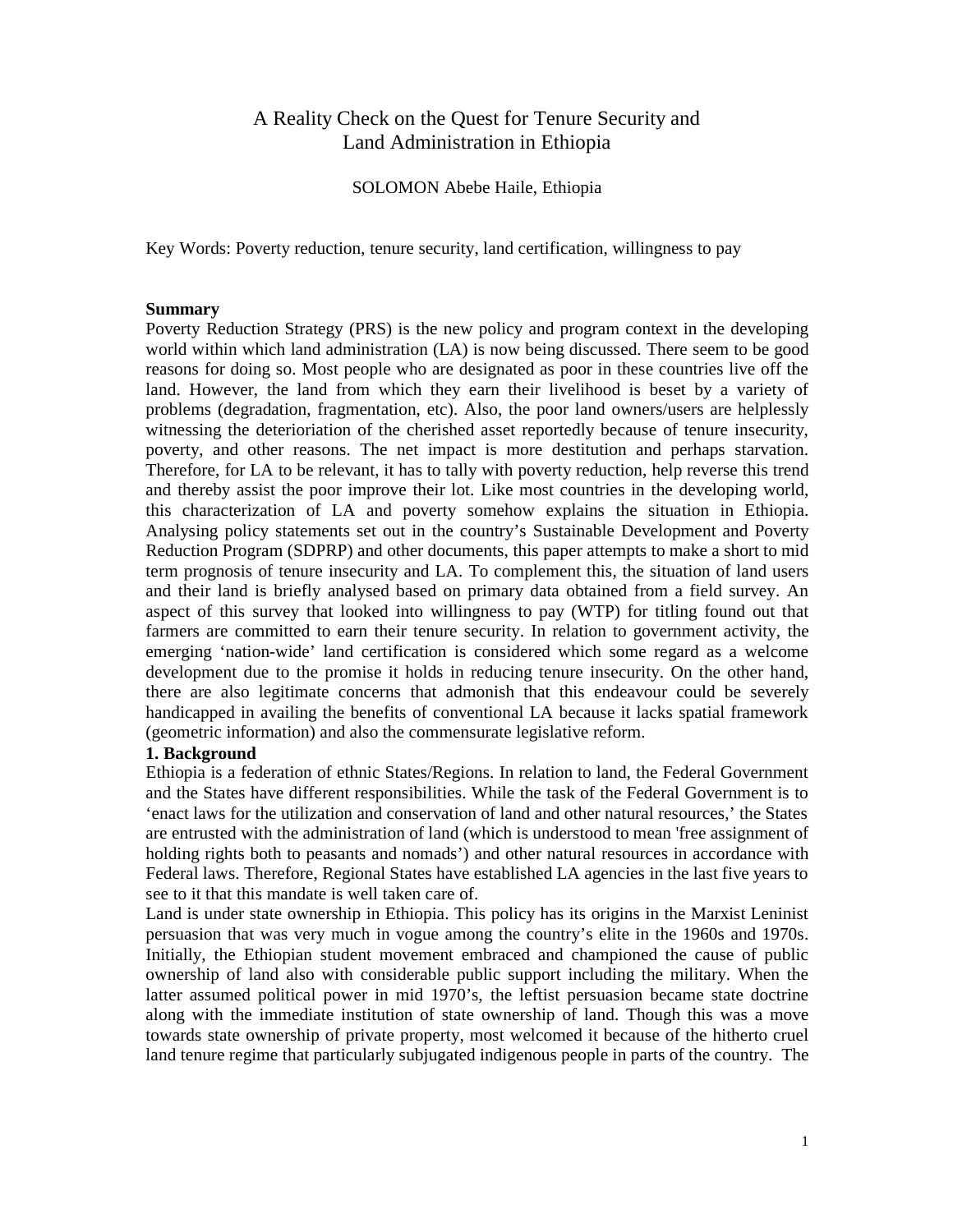policy didn't change when the students replaced the military in 1991 after a protracted armed struggle. Presently, for some, who still cling to the now outdated ideology, this is a measure taken once and for all-never to be challenged and never to be changed. Others who have been upholding this tenure regime advance a variety of socioeconomic hypotheses (largely centered on equity) not only to justify their position but also to maintain the status quo. In general, the familiar dictum that proponents of state ownership share sounds like "tenure security can often be enhanced quite independently from rights to transfer land" (Deininger, 2003) though how this can be realized is still an issue of policy debate and public policy action.

On the other hand, there are those, owing to the collapse of communism and the 'utter victory' of Capitalism, who can be labeled as old adherents of the freehold persuasion with renewed vigor and also the 'new converts' who chose to reconsider their ideological stance and thus favor private property. These consider the current policy just as an aspect of 'the political patronage system'. Thus, due to this but more importantly because of the alarming situation in the rural areas including 30 years of lackluster performance in agriculture, a number of them seriously challenge the wisdom of the existing land policy regime and demand for a policy swing towards private property.

Therefore, if one ignores ideology and the empty either or construct, one can see that equity and perhaps more importantly tenure security, whose dearth is regarded as the source of most land related problems in the country is at the heart of it all. In other words, tenure security is the bottom line of the land debate in Ethiopia and the quest for it has led to different propositions and measures. This paper looks at policy statements, current government activities, and land users opinions with a view to ascertaining if the quest for tenure security is on the way to be met or not.

## **2. Macro-Level Ambivalence: undecided SDPRP**

The PRS of Ethiopia, which is officially called Sustainable Development and Poverty Reduction Program (SDPRP), came into being in July 2002 after an interim program of the same type had run for some time. Like some other PRSs, the thinking behind Ethiopia's SDPRP is the dismal performance of the economy and the deepening of poverty.

Lack of or limited development particularly in the rural areas and increasing marginalization of the poor have obliged major international actors to make a u-turn in development policy thinking and to coin the PRS model. This has basically meant a major overhaul in terms of focus and in the way development policies are formulated and implemented. Likewise, this has also meant changes in the context as well as the manner land issues are addressed.

Apparently, apart from own labor, rural land has, being the only asset at the disposal of the poor, become a focus of intervention within the PRS framework and many believe that it is one of the means through which the poverty of the poor could be dealt with. This has in turn put LA at the heart of a new policy deliberation under the poverty reduction framework. In fact, the most recent land policy document formulated by the World Bank has the term poverty reduction in the title, not least because of the need to emphasize this linkage and address the new agenda.

Now, in places like Ethiopia, PRS is a kind of paradigm that sets out a new macro policy and program framework wherein one would see the big picture and also glean facts as to the direction of specific issues like the land issue. Thus, based on the SDPRP (2002) and other documents, the following can be construed as regards the future (short to mid term) of LA and tenure security in Ethiopia.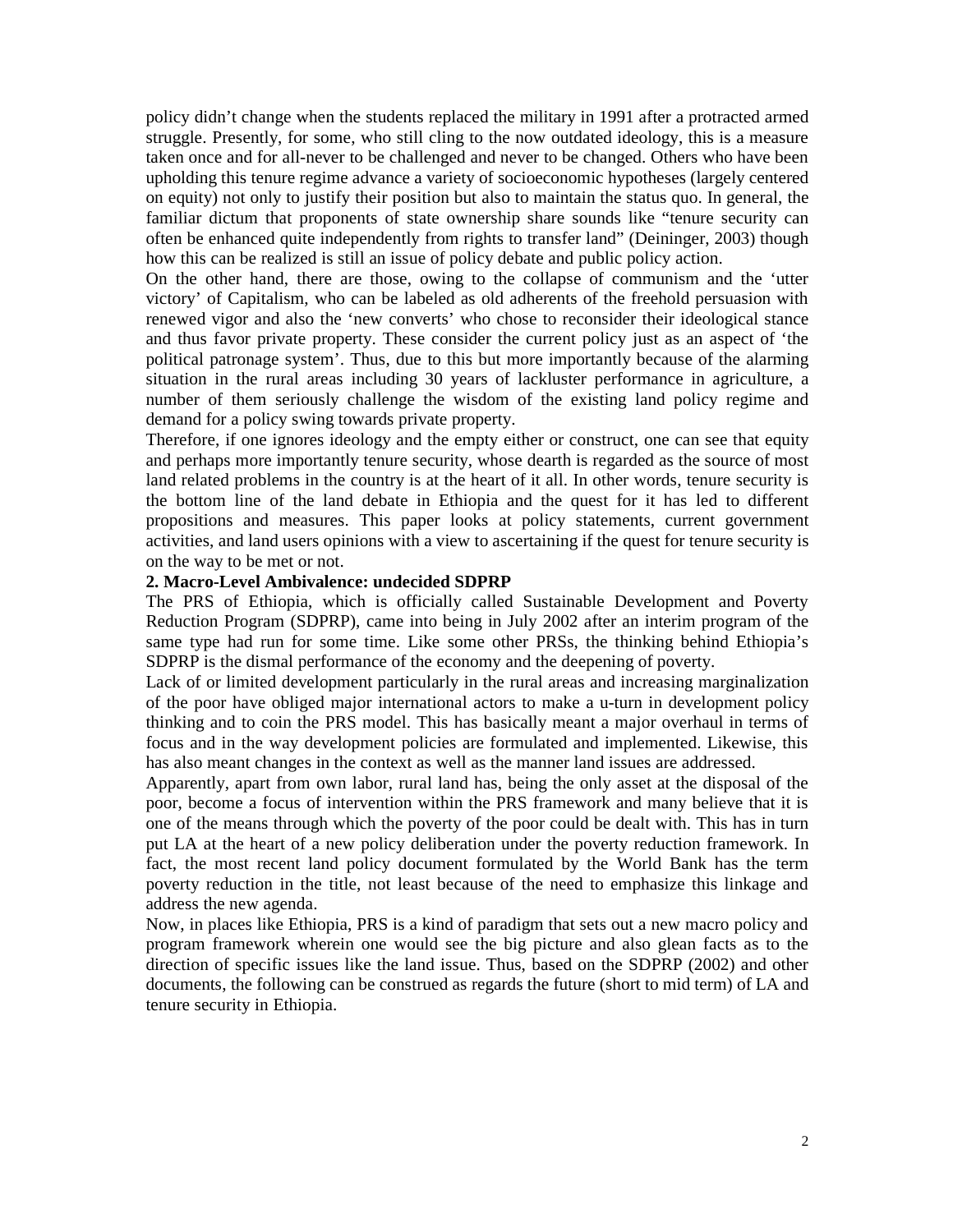The SDPRP has four major thrusts: Agricultural Development Led Industrialization (ADLI<sup>1</sup>), Civil Service and Judiciary Reform, Capacity Building, and Decentralization and Empowerment. Of these, ADLI is the component in which the value added that may accrue from LA will mainly be realized. Potential benefits of LA like improved tenure security, improved investment on land, better taxation, secure and simple procedures for land transaction, etc are likely to pay major dividends in agricultural and industrial development. In terms of securing performance boost, strengthening LA would tally with the capacity building realm. The civil service reform and decentralization components are linked to LA in the sense that its operation will, of necessity, be guided by the arrangements that these two would entail. That would generally mean fair and doable procedures, transparent and customer-oriented public service which is, at the same time, accessible by and closer to the people. In practice, the latter would mean many things and comprehensive analyses of these would be beyond the scope of this paper. Therefore, the attempt here will be limited to analysing the nature of LA that the SDPRP is birthing and what it can achieve in terms of tenure security.

### **2.1 Property rights enforcement**

-

Under SDPRP, protection of property rights is one area of reform. Therefore, the government is convinced that "making the judiciary transparent and accountable will greatly improve the enforcement of contracts and property rights, and thereby reduce non-commercial risks (SDPRP, p.41, 2002)". Clearly, this is about reforming the way the judiciary does business and is not necessarily a reference to a kind of property right registration through the justice system as is the case for example in Austria, Sweden, etc. Therefore, as far as the land sector goes, the envisaged improvement could only assist leasehold rights both in urban and probably in commercial agriculture areas by refining and expediting the way property rights are enforced and disputes are resolved.

Otherwise, LA activities in urban areas including the way rights are managed would remain the same (municipal task, limited deeds registry, sketches/maps showing the extent of rights, etc) even though additional administrative measures that would solve some of LA problems (prohibitive lease prices, slow delivery of land, the supply of unserviced land, illegal occupation of land, etc) associated with leasehold would be introduced. "Since land is a crucial element for all development engagements; appropriate land provision mechanism and overall management system is expected to enhance poverty alleviation programs by facilitating land lease management. Strategies to be pursued include the following: land acquisition criteria will be revised to improve access and affordability; prepare and enforce guidelines to resolve the problems of illegal occupation of urban land; conduct land supply improvement study; conduct land valuation study (SDPRP,p.127, 2002)."

The introduction of targeted land based collateral in agriculture is a departure that has materialized with the publication of the SDPRP. "Leasing of land by the government will be encouraged by specifying the conditions of lease to facilitate the collateralisation of land, and foster land use based on environmental protection (SDPRP, p.39, 2002)." Land rights and resources management of this type would surely entail proper 'documentation and representation of assets.' In this context, this would be a new assignment for rural land administrators. However, as the number and nature of expected transactions of these type will

 $<sup>1</sup>$  ADLI is about commercialization of the current subsistence agriculture with a view to availing a viable domestic</sup> market, raw materials and generating surplus capital that could later be used to initiate and foster industrial development.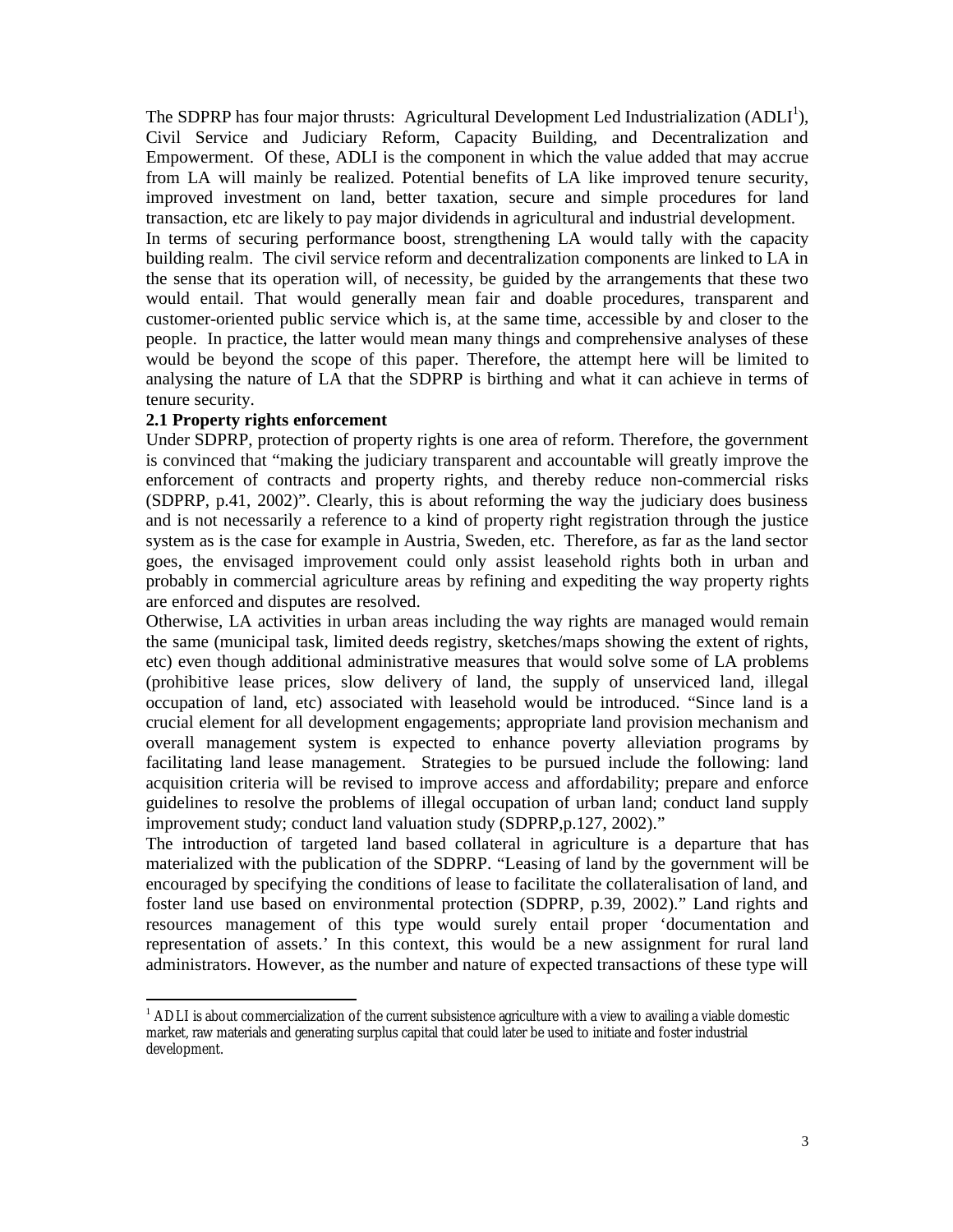not be that involving, it should be possible for the existing LA system, with some capacity related boost, to generate the required land info on case-by-case basis and support the need for rights documentation.

As far as the land operated by small holders is concerned, though supporting land rental market in a similar manner might be necessary, the possible numerousness and minuscule nature of most transfers (entailing high transaction costs) vis-à-vis limited capacity of government authorities particularly at district level would be a source of concern. As well as inadequacy of support and many minute transactions, lack of trust may render the existing informal land rental practices to linger on and defeat the purpose of organized support. Of course, it should be noted here that these and other reflections related to land rental are premised on the assumption that the prevailing sense of insecurity doesn't persist and stand in the way of increased rural land transactions.

## **2.2 Security of tenure**

The SDPRP must be the first government document to duly recognize tenure insecurity as a problem that is worth solving. However, the recognition is far from being coherent. Because, up until recently, giving access in perpetuity while, at the same time, reserving the right to redistribute land was considered as a secure enough arrangement by the Ethiopian government. And this may not have changed. For instance, as recently as September 2004, the famous Nobel Laureate Joseph Stiglitz said "the overwhelming evidence is that security of use goes 90% of the way to providing what is needed for land security, and that the extra benefits of privatisation are accompanied by enormous risks and costs," (Reporter, 2004) and thereby reiterated the well known government position. However, there is some evidence that show this thinking is not tenable. First of all, the policy is not just use right but use right cum redistribution. On top of that, the rationale behind the new government owned land certification program is nothing but the need to address the pervasive sense of insecurity whose magnitude is certainly far larger than the 10% level Stiglitz came up with. Be that as it may, the land certification is one of the attempts that the SDPRP is introducing to 'protect' the use rights of land users by registering their holding and issuing certificates that are supposed to further guarantee holders from facing another loss through land redistribution at least for a period of 20-30 years. Essentially this would mean expanding the reach of the use right certificates that Tigray Region had experimented with (with perhaps some modifications and improvements). What is different this time is the scope of the upcoming work, which is a kind of mass (systematic??) certification<sup>2</sup>. For this, region-specific registration arrangements and certificates are developed (see annexes). The newly instituted district level LA offices are also expected to get their first hands-on experience on LA practice, too. More information on this development is provided in section 3 as part of the case review.

## **2.3 Land transactions**

-

At the level individual farmer, a situation whereby the possibility of widespread land related transaction or a condition where land will be used as a collateral to access institutional finance is unlikely to occur any time soon. What the government is planning to implement, in addition to financial intermediation based on group collateral and regional government guarantee of input loans (through their budgets), is the provision of credit that would make farmers' produce to be held as a collateral. This is to be supplemented by crop insurance in the event the collateral is unavailable because of natural and other disasters. The rationale behind this policy seems to be the need to stave off the condition whereby land may become a collateral

 $2^{2}$  In Amhara National Regional State (ANRS) alone this may involve as many as 3.5 million farmers and 16.5 million parcels.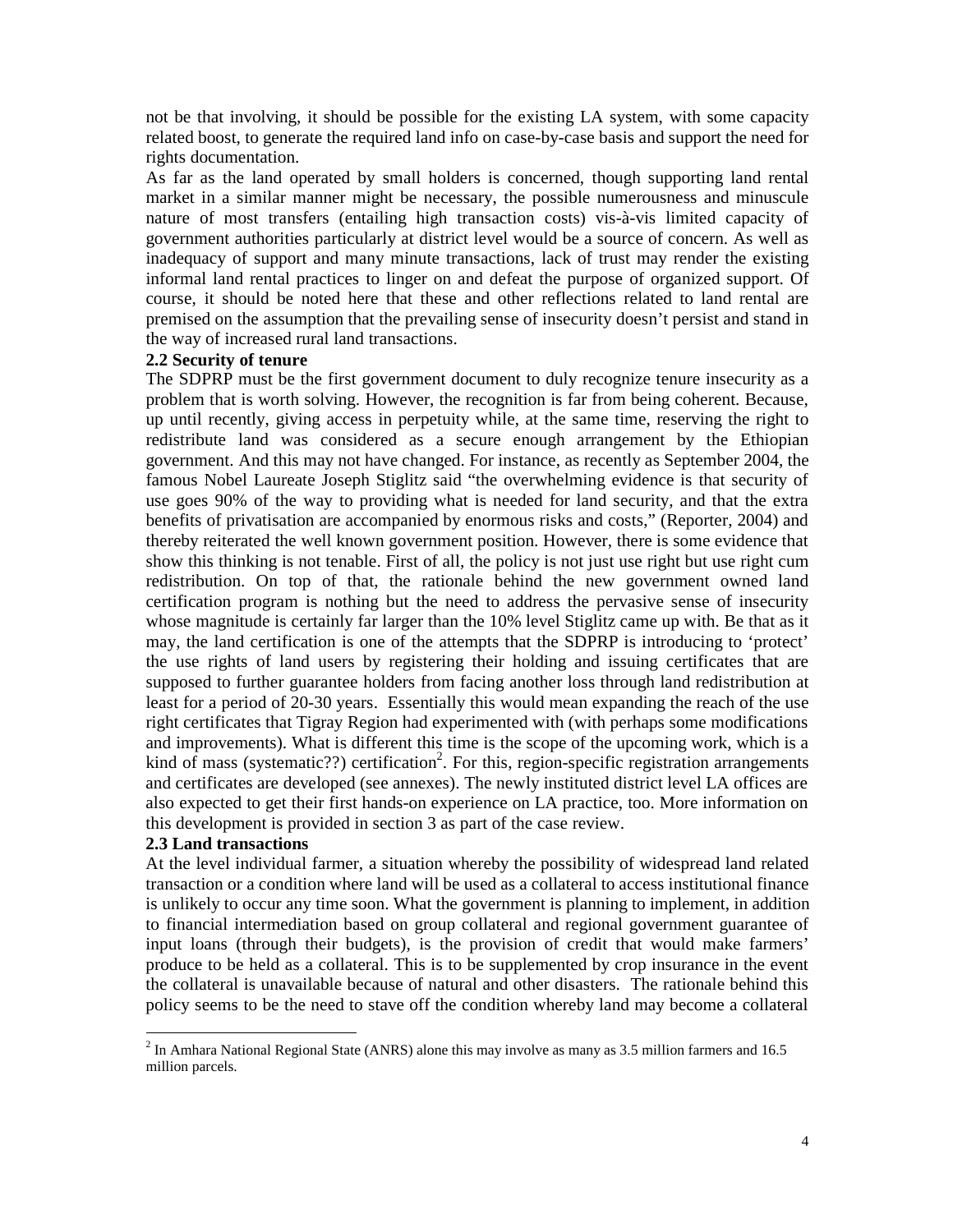and taken away from farmers. This would restrict, if not totally eliminate, land transfer related functions of LA.

Transactions cannot be totally ruled out, because of informal transfers and also the intention of the government<sup>3</sup> to strengthen land rental and to support it with appropriate legal and procedural arrangements. In essence, this would partly be recognition and mainstreaming of existing land rental markets and may thus call for limited land market related support for example around major urban centres where export products like flower are grown on leased plots. As noted above, apart from this, rural land administrators in the country will not be required to carry out land market related functions.

## **2.4 Land management and land use planning**

Other major activity where the support of LA might be required is land use planning and management. In this connection, the needs to be served are unveiled in the following manner: "Land, whether private or government owned should be utilized in such a way that its opportunity cost does not nullify its contribution to overall socio-economic development. The need for developing the profile of land resources and harmonization of existing land use policies of regional states is high on the agenda. Land resources earmarked for pasture, cultivation, urban development, and commercial farm need to be worked out and articulated by each regional state/city administration (SDPRP, p. 54, 2004)." This activity falls within the jurisdiction of the newly established LA agencies and obviously requires spatial dataset.

The scale at which LU plans are going to be formulated is not specified and that makes it difficult to critique the plan. One thing is clear though. The proposed exercise cannot be a reference to some small-scale endeavour as this has been tried in the country and proved ineffective. Thus, what is in the pipeline could be detailed land use planning, a task which will then be quite big and beyond the capacity of the prevailing LA in the country in terms of existing capacity. In addition to the usual resources related constraints (finance, manpower), lack of spatial data would be a major impediment unless detailed land resources data, perhaps in the context of multipurpose cadastre, is in place.

### **3. Mesolevel avant-garde: land Administration piloting**

Though political and socio-economic discourse in Ethiopia has land as one the most highly flagged issues, it has failed far short in doing justice to the different dimensions of the subject. LA has therefore been neglected until the beginning of this century and the return of formal LA institutions, albeit at Regional level. The formulation of rules and regulations, the establishment of institutions, etc have taken place in the last five years. More recently, further steps that aim at registering holding rights are being undertaken.

In Amhara National Regional State (ANRS), an innovative LA project whose objective was developing 'a way of working' has been piloted. The pilot covered two kebeles<sup>4</sup> that occupy a combined area of about 3500 ha. The project experimented with a number of LA activities that led to developing a doable methodology save the part that dealt with getting a spatial framework (boundary demarcation). In the context of the pilot project, the boundary demarcation exercise involved in the use of total stations along with GPS and this has naturally turned out to be time consuming and costly. Except for this aspect of the exercise, scaling-up and implementing most activities tested during the piloting through out the region is now envisaged. Thus, the final region-wide registration and certification would involve activities in two phases leading to two types of certifications:

-

 $3 \text{ In ANRS}$  a directive that aims to extend the lease period up to 25 years formulated.

<sup>&</sup>lt;sup>4</sup> the lowest administrative unit in Ethiopia coming just below a district (woreda)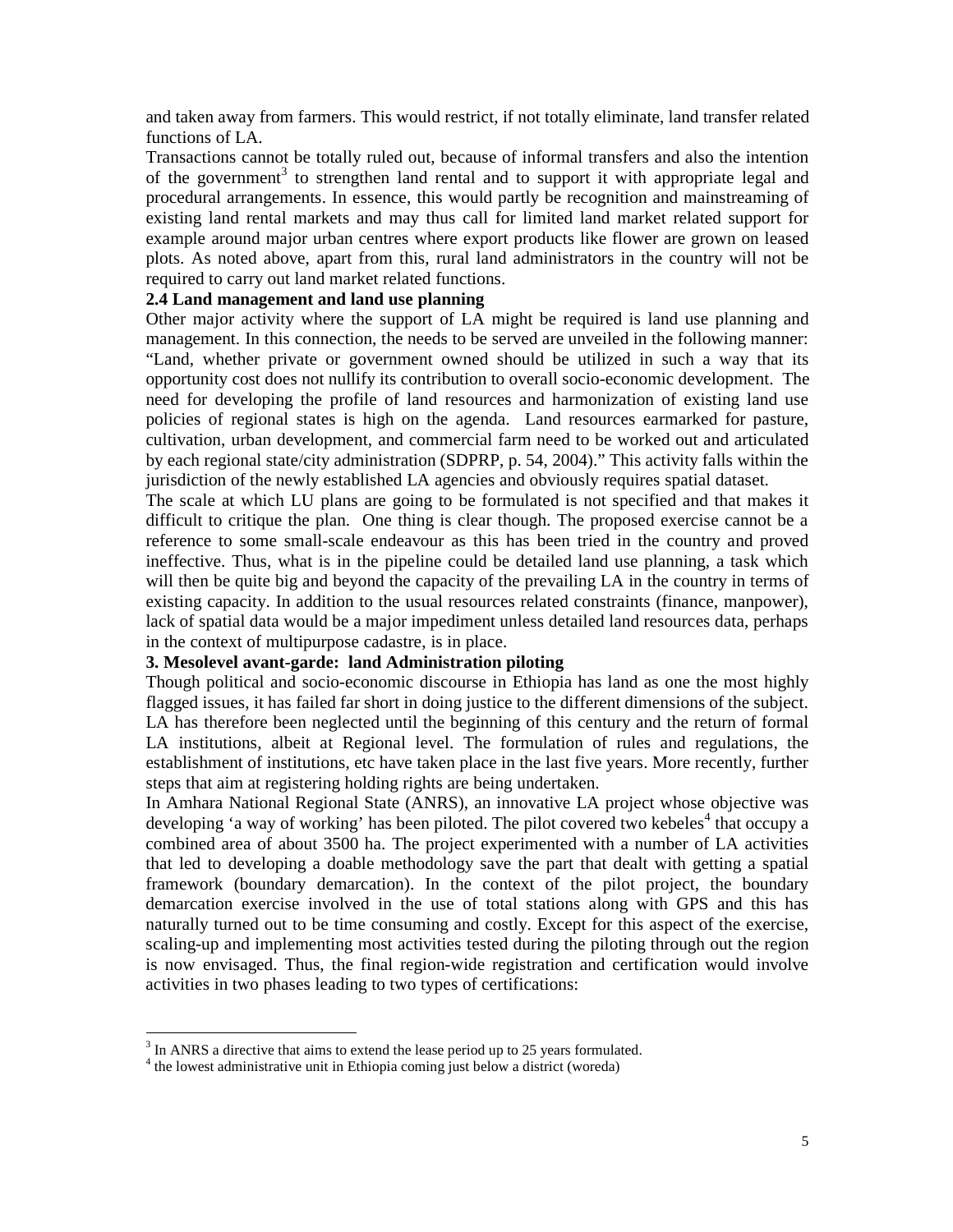- 1. Primary Book of Holding-PBH (annex 3) will be issued during the first phase of the land certification process and the time frame of this would the coming few years. This will have no conventionally surveyed spatial framework (boundaries). In this context, parcel boundary demarcation will rely on the use of unconventional (non-geometric) methods like the use of relative location which is a way of referencing some body's plot in relation to the holders of neighboring plots. With this approach, determining the extent of rights would just be a task left for right holders and LA will have no means to record, reestablish, etc boundaries. Hence, its usefulness for boundary dispute resolution, land transfer, etc would be limited. In comparison with conventional methods, this is a low cost and quick approach that would entail considerable savings in money and time. It is thus no wonder that the simple method is attractive to the authorities who had to do something about the land rights stalemate. Nonetheless, the work, even with this approach, would be quite involving and the amount of information to be generated is quite enormous (see annexes). That is why a census type campaign is to be instituted to accomplish the task.
- 2. Secondary Book of Holding-SBH (annex 3) will be issued during the second phase. The time frame here would be a little longer as, if nothing else, the project managers would need time to take stock of first phase activities and also to raise funds needed to finance the most costly surveying and mapping task which, inter alia, is expected to be undertaken at this stage. The SBH is expected to incorporate cadastral maps. Within this framework, the envisaged land information tasks would be carried out at two levels. Thus, the first level will embrace demarcation and measurements of district (woreda), kebele, subkebele, communal, and service area boundaries. The second level will involve demarcation of individual parcel boundaries through out the region and as it stands, the plan (at least in ANRS) is to use orthophotos and secure appropriate spatial framework. Looking at the magnitude of the task one would wonder if this could be tantamount to mapping of the inhabited part of Amhara.

As ANRS is a pioneer that has been trying to find out what it takes to establish LA and institutional learning being what it is in the country, one could fairly conclude that the certification process in all non-pastoral regions will more or less follow this model. Generally, the land certification is said to be a welcome development. Having targeted a long-standing problem, it has received a measure of acclaim both by civil society and donors. Now, the question is whether this is a worthwhile exercise that will deliver the much sought after good, namely, tenure insecurity. The answer here is both yes and no. Yes, if the required legislative backing is in place and land administration is disentangled from political manipulation. No, if these prerequisites continue to be unavailable.

To elaborate, the certificates are less likely to have much impact in view of confusing policy signals and erratic government behaviour. In connection with policy ambivalence, for instance, the SDPRP contains measures that are meant to ensure tenure security and in the same breath it says, "It is impossible to ensure agricultural development at the desired rate and on a sustainable basis, unless we are able to use our land efficiently. In this respect, guaranteeing the availability of land for people who are able and willing to make a living out of farming is fundamental and is a step in the right direction for proper use of land resources (SDPRP, p.54, 2002)." This mirrors the constitutional provision that entitles every Ethiopian who wishes to engage in farming a piece of land. Also, it points to 'the continued mandate' of the government that is retained to enforce the exercise of this right which simply means redistribution. This is the policy direction that has made the government's approach to tenure security untenable and also what has thus far been frustrating the quest for tenure security.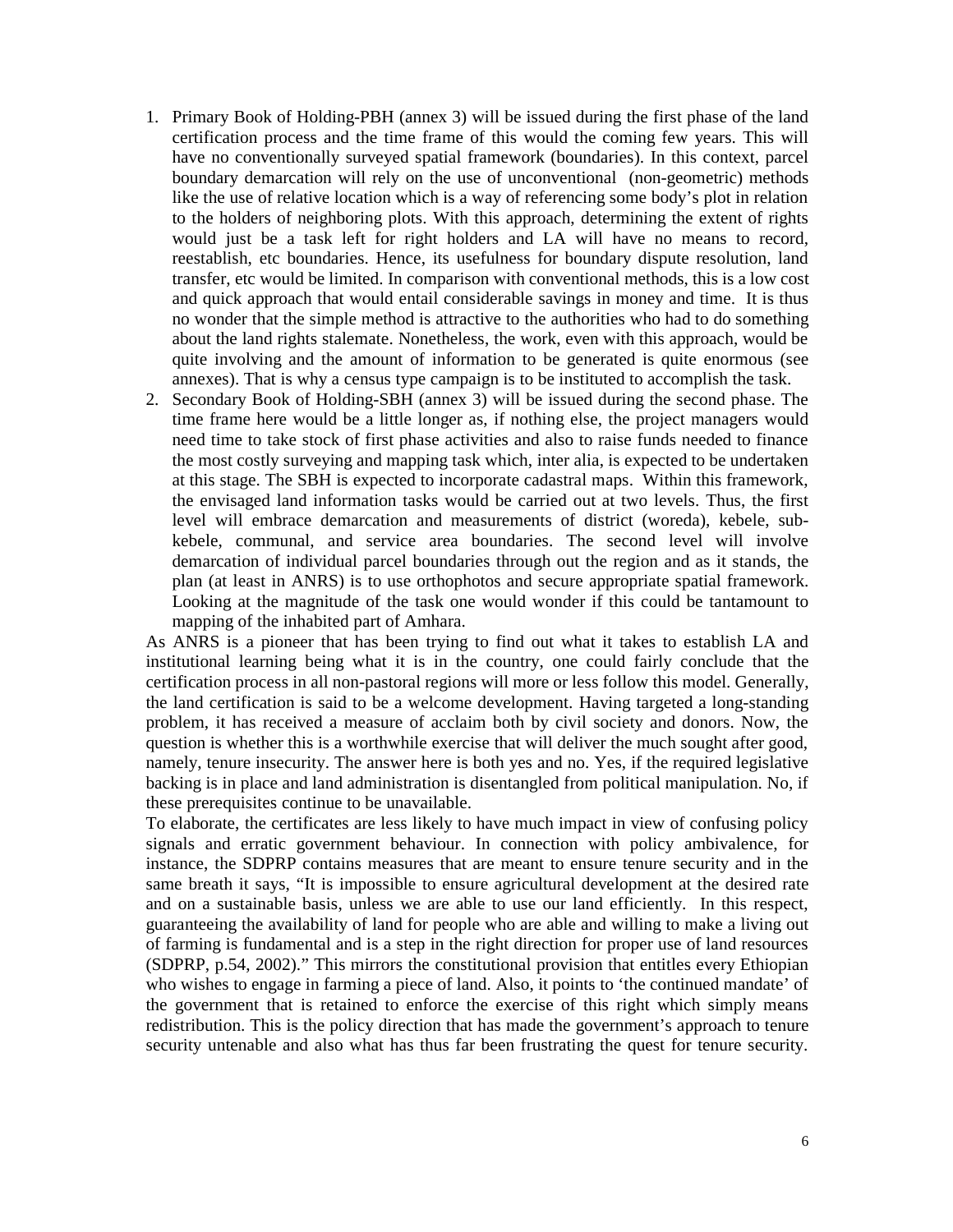This needs to change. However, if such far-off pledges could not be completely revoked or redistribution couldn't be totally banned, the second best thing to do would perhaps be going for a legislation that would institute the promised 20-30 redistribution free years as these might go some way in unseating the apprehension and restoring confidence.

Another important observation on a related matter concerns the inadequate and inconsistent legal environment wherein the certification in particular and LA in general is being practiced. It is said that there are contradictions between provisions in the constitution and the LA proclamation. There are inconsistencies between federal and regional legal provisions. Also, conflicts are reported to prevail between the legal framework for land and other laws of the country like the family law. "The identified gaps in the existing legal framework for LA in the country and, in particularly (in ANRS) have an impact on tenure security…filling such gaps will contribute to the improvement of people's livelihood" (Evaluation Report, 2003). Though there is no doubt that "legal concepts need to be translated into something that can be physically identified on the ground" (Deininger, p.69, 2003) through land registration and certification, "tenure security is often a question of perception and interpretation of the sociopolitical climate in relation to land rights, and in this context the law is critical" (DFID, p.12, 2002).

The infeasibleness of the orthophoto option could also be pointed out here not least because of cost and technical impediments. For a very large place like Amhara, not only would the cost be prohibitive and overwhelming, but the infrastructure and the technical requirements would also be immense. These also hold even if outsourcing the services is considered. Therefore, the search for a more cheap and faster data collection methodology has to resume.

## **4. Microlevel inadequacy and unmet needs**

The discussion here is based on a field survey, which was conducted between March and May 2004. It was undertaken in 3 woredas (districts) which are located in three different zones of the Amhara Region. Two of the districts are classified as food insecure while the third is regarded as food secure. The survey locations are spread and made to represent different agroecologies and communities in a bid to obtain a representative sample. The survey covered randomly selected 239 households (HHs) which are interviewed using a structured questionnaire that sought information on 25 variables. The objectives of the survey include the following: i) to assess the need for LA and see how strong this need is and why; ii) to get insight as to the situation of land use and the views of land users on a number of LA issues.

The data collected in this manner has been analysed using SPSS (statistical software). Among other things, some outputs that came out of the analyses are given below in order to demonstrate the prevalence of problems that could benefit from a functioning LA. A functioning LA, in the case of Ethiopia, would, among other things, presuppose a meaningful presence (adequate personnel, competence, realistic systems, infrastructure, etc) at district level. The district LA, having just come out of the formative phase, doesn't have this now. And it would also need quite some time before it could acquire these capacities and become a force to reckon with.

#### **4.1 Demographic and land holding characteristics**

Farm households are still large in Ethiopia. About 90% of the households (HHs) contain big families having 5 or larger number of individuals. The trend in holding size in the study areas shows diminutions of larger holdings as well as enlargements of smaller ones. The holdings of 40 % of the HHs used to be between 1 and 2 ha and the number of HHs has increased now to 60% indicating a consolidation trend. On the other hand, the number of households having 2 ha and larger holdings has declined from 16.3% to 9.6 % over the same period. Respondents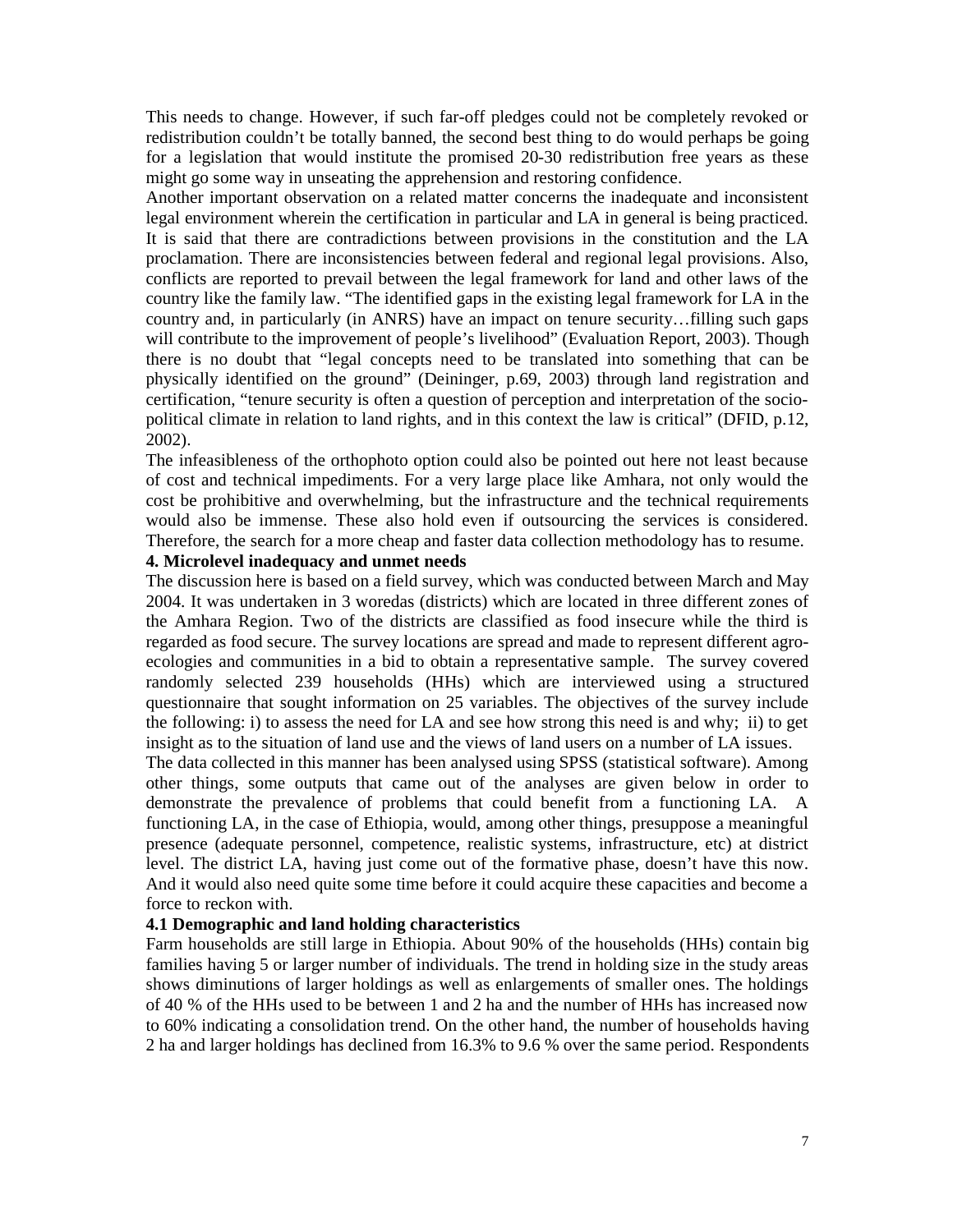who seem to have obtained plots in the last 20 years are about 14.6%. In general, the data show that land is changing hands. And this cannot be attributed to land redistribution alone as discussions with farmers have revealed inheritance and informal transfers (even acquisitions through illicit sales)<sup>5</sup> have been playing a role in moving land from one holder to another. One has to know the number and the nature of transfers, data which is currently hard to come by, in order to figure out the kind of LA support that might be needed here. For now suffice is to recognize that considerable land transfers are taking place.

## **4.2 Multiplicity of parcels and exchange**

An interesting dimension of the land use profile is the multiplicity of parcels. The survey revealed that 93% of the households have 3 or more than 3 parcels. The need to give access to plots of different fertility levels is the main reason for the fragmentation of parcels. In a way, this is in the interest of the land users. However, the need to exchange parcels to make one's holding contiguous, less distant, etc has been quite significant that about 103 HHs have done it on their own. Of the 136 respondents, who said they have never done any parcel exchange, 27% claimed having plots in different locations is a security against calamities. Another 18% thought the law doesn't permit to exchange parcels and 16% couldn't find willing party. The latter group plus the 103 HHs who did parcel exchange on their own represent unserved customers in relation to LA/land consolidation. In fact, some regions, having recognized the problem of fragmentation, have already begun introducing laws that set minimum parcel size (0.25 ha in Tigray and Oromia Regions) beyond which parcels may not be subdivided. Therefore, both the land consolidation demand as well as the need to implement the minimum parcel size law would entail land information that could be extracted from a reasonably instituted LA system. This can happen in an environment where registration is mandatory and land users/owners are required to get authorization before subdivision (Larson, 1991).

### **4.3 Land related problems (LRP)**

Land shortage/scarcity of land tops the list of land related problems with 36% of respondents ranking it as their first and foremost constraint. When the frequency of prior rankings is considered, the top ranking problems that come on the list in a descending order are declining fertility (29%), soil erosion (16%), fragmentation (10%), tenure insecurity (5%) and boundary disputes. Tenure insecurity hasn't figured out prominently in this ranking and the reason for this is discussed in section 4.5. Shortage of land among existing holders is a function of fragmentation and loss due to redistribution, inheritance and land degradation. LA could help deal with this problem by providing a mechanism whereby sub-divisions could be monitored and/or land management could be improved.

#### **4.4 Boundary Disputes**

-

Traditionally this is one of the areas where LA is known to have been adding value. The study areas seem to suggest this could also be the case in Ethiopia. Respondents in the survey were asked if they had ever experienced boundary disputes. Those who replied this in the affirmative were also requested to tell how often they had encountered conflicts and the size of land that led to the dispute or disputes. 35.1% of the respondents said they had experienced boundary disputes in the last 10 years. Of these, 45% had dispute only once, 38% between 2-5 times and 17% more than 5 times. The size of land that caused disputes was larger than 0.5 meter for 61% of them.

## **4.5 Certification of holding rights and willingness to pay**

The one and only one question where all respondents unanimously converged is the desire to register their plots and obtain credentials that show they have a holding right to the land they

 $<sup>5</sup>$  Some of the respondents privately intimated this info during the survey.</sup>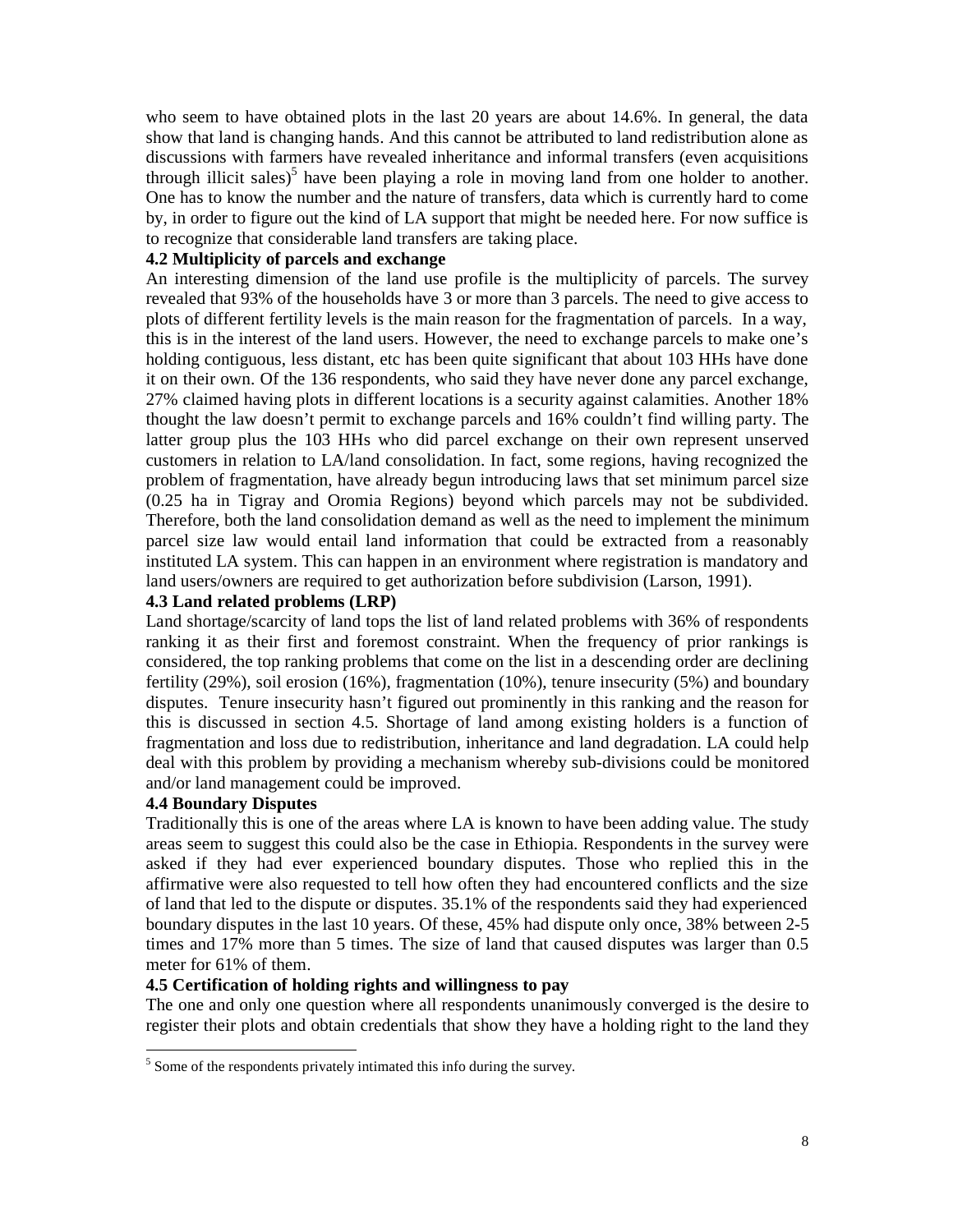are using. Even the differences they have on the reasons why they require this land rights registration is minimal as 95 % of them said they need the documentation to ensure tenure security. Despite this, tenure insecurity didn't get top ranking as a land related problem (LRP). The explanation for this has to do with the way the questions were presented to the respondents. In the discussion with farmers they have made it clear that tenure insecurity, for most farmers, is a problem of a different order and is not just another LRP.

Looking at determinants of the need for land registration once again, one can see that the concern that came next to tenure security in the ranking is the need to prevent boundary disputes followed by the desire to obtain loans and then the need to be able to mortgage their land. Apparently, all of these can be taken care of through a functioning a LA system and in that sense the priorities of the respondents are compatible with conventional benefits of titling. The preferred type of certification for about half of the respondents is a certificate plus an image map, while 26% resorted to a certificate and a line map. Those who will be satisfied with the ongoing type of titling (only certificates, no graphic data) constitute about a quarter of the respondents. The response here could slightly be biased by the image demo that had been made during the interview.

Willingness to pay (WTP) is another variable on which respondents were asked to air their views. This is important because of the insight this could avail as to the feasibility of land registration in which cost benefit would be an important consideration. –

Therefore, farmers' willingness to pay for registration and certification is supposed to provide a clue as to the importance they attach to this undertaking and also a nod if cost sharing with landholders was a possibility. The latter is important not only in terms of easing financial burden but also of ensuring sustainability of a registration scheme. The conditions under which farmers were requested to express their WTP were the following: titling would stop land redistribution and ensure tenure security. This would mean that farmers would have exclusive holding rights over their holdings and that holdings would not be partially or fully taken away from current holders and their descendants unless the holders themselves relinquish the right, etc. In order not to create unrealistic scenario, the possibility to transfer land without restriction has not been brought up at all.

An interesting finding that has come out of the survey is that the overwhelming majority (84.1%) is willing to pay to get titles that would ensure tenure security. The amount of money that farmers pledged ranges between about USD 1.25 and USD  $35^6$  over a 10 years payment vehicle for a hectare of land with average fertility. The gist of this finding is generally in line with what Tekie (2000) has found out. Of course, when the details of the two findings are compared, there are differences related to the proportion of people who are willing to pay and the strength of WTP as expressed in the maximum amount of money that farmers said they would commit if tenure security were to be guaranteed. In both cases, however, one could see farmers' resolve to ensure tenure security. At a time when the government is running an extensive land certification exercise for free (and farmers know about this), the fact that farmers are willing to pay for such an endeavour shows the utmost importance they attach to it. Further, their WTP shows the possibility for cost sharing and thereby the potential for enhanced ownership of land registration exercise which would in any case depend on their support, financial or otherwise, for its continued relevance and sustainability. Households who like to have their land rights documented but are not willing to pay for it are about 16%. In a bid to identify and characterize those farmers who showed maximum WTP, some correlation routines were run and these have resulted in lack of strong correlation between

-

 $6$  The titling fee was \$3.6 per title during the second land titling program in Thailand.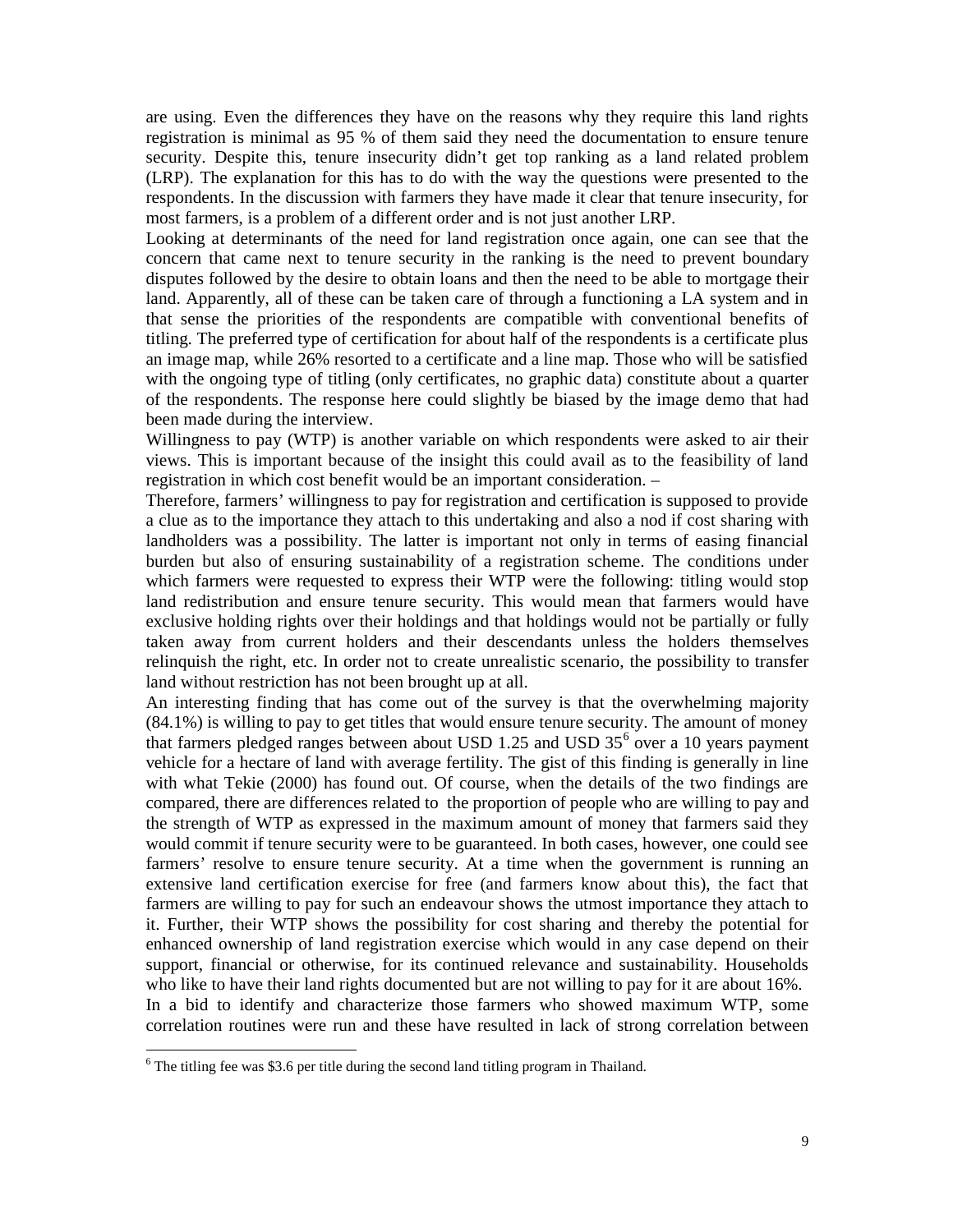WTP and land holding size/amount of money paid as tax (the latter considered as a proxy for income), etc. Therefore, one could fairly say that farmers who have been found to represent higher WTP are not necessarily those who hold big chunks of land. In fact, it is one of the food insecure districts that has emerged as having higher WTP.

As regards the preferred institution that may play a leading role in ensuring tenure security through titling, 66% chose the government to assume the responsibility while 29 % went for community based local institutions. Those who said both parties should work together are about 5%. Once again this in a way fits well with prior expectation in that farmers yearn for statutory legitimacy which has thus far been an instrument of dispossession.

Related to this, the survey has also found that most respondents (89%) to be willing to notify changes in their holding rights that may arise from transactions like long term land rental or due to inheritance. Interestingly, 11.3 % said they would not do so as this is a private matter that should not be disclosed to a third party. Nonetheless, if and when land registration is instituted, the willingness of the land users to be continually engaged in re-registration exercise is there. In fact, definitive conclusion cannot be made based on this information alone as this also depends on several other factors like the scope of land transactions, the proximity and relevance of the service, the size of service fees, etc.

#### **5. Conclusion**

The paper has thus far reviewed some developments and ongoing concerns including the land debate which unfortunately is far from being put to rest. The debate has recently become onesided because the government had declared the policy component of it to be dead and thus seems to, within the prevailing policy framework, concentrate only on instituting mechanisms (e.g. land certification) that it believes would bring about tenure security. This disposition seems to have got additional impetus with the launch of the New Coalition for Food Security, i.e., a third generation food security program which has as one of its approaches the idea of 'saving livelihoods' which basically means 'protecting and building the assets of the poor'. Securing a national consensus on this issue is surely helpful.

The LA agencies are one of the good things that have happened recently to the land sector in the country and one could fairly be optimistic as to the promise they hold in ending the neglect of land resources. However, a strategic framework and coordination at the federal level that may bring coherence between urban and rural LA and also the various activities of the regional LA agencies is missing. A careful review of this gap is in the interest of all.

As has been shown, the land issue has not featured prominently in the SDPRP perhaps because of the afore-mentioned government policy posture. On the other hand, this inadvertence seems to be a characteristics feature of almost all PRSPs. "In Africa, a number of PRSPs and I-PRSPs do mention land, but generally fail to set it in strategic context for poverty reduction. The absence of access to land from Asian PRSPs and I-PRSPs is striking, given the importance of land access and governance issues for poverty reduction in the region (DFID, P. 24, 2004)." As has been shown, the SDPRP also sends, like other relevant government documents, conflicting signals concerning tenure security and has not therefore been reassuring.

The land use and land users situation is as reported by other researchers. Land is getting scarce by the day. Land users attach great importance to tenure security. If any thing, the WTP exercise demonstrates farmers' resolve to secure their rights. That should also be the reason why they are found to be enthusiastic about the new land registration and certification effort.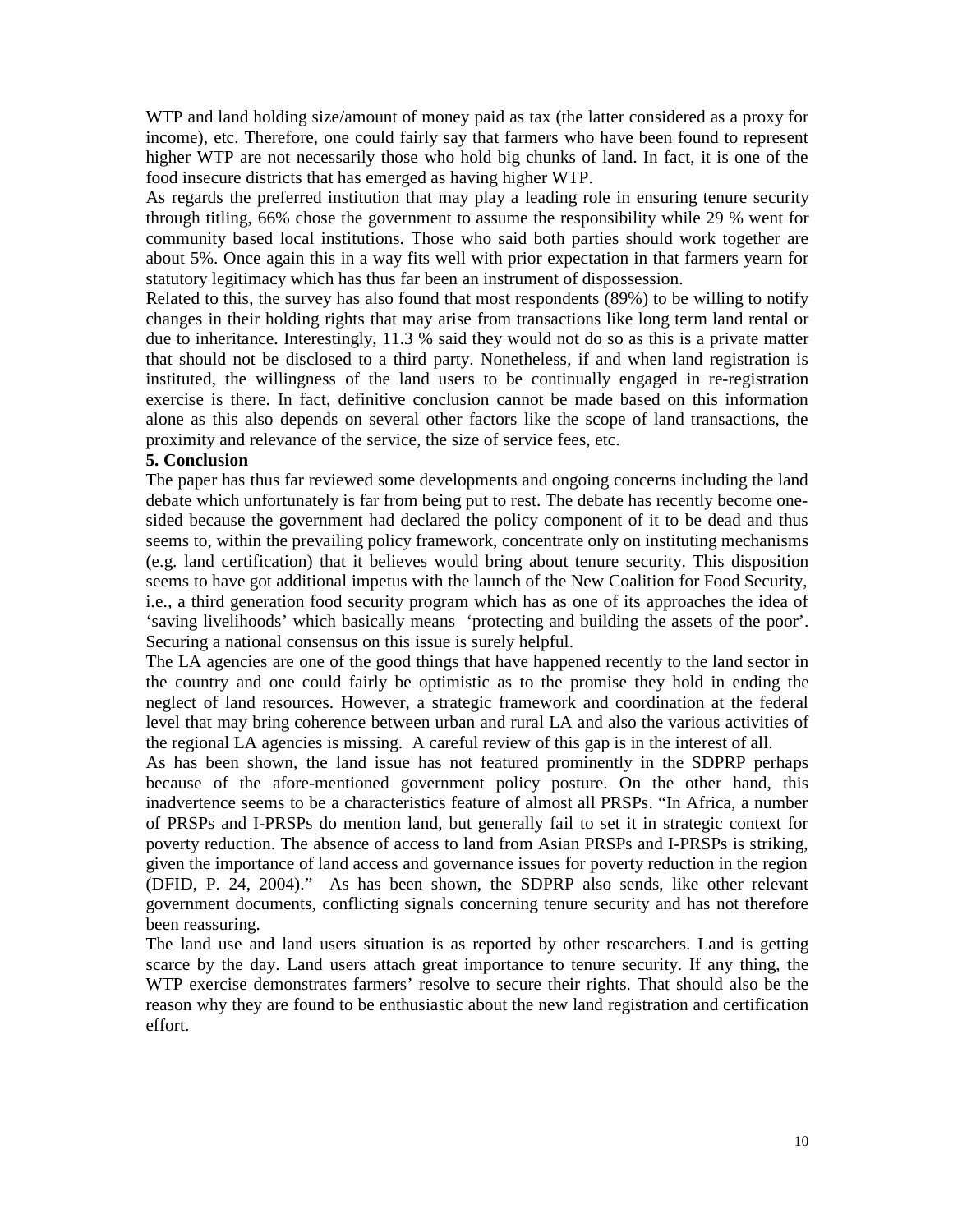The piloting exercise in ANRS has been an eye opener in the sense that it has shown what it takes if and when conventional LA is to be instituted. It has confirmed the government's decision to go for an unconventional land titling, i.e., titling without spatial framework. The planned land certification is regarded as a welcome development. As it is under implementation, it may be too early to speak of the impact of this exercise now. However, if things go the way they are going it could be concluded that the exercise is taking place in policy and legal vacuum. This is, in other words, to say that it lacks the commensurate legal and policy backing in terms of determining recognized rights (use, transfer, etc), duration (how long?) and assurance of rights. Obviously, it is this deficiency that has led Desalegn (2004) to say "documentation doesn't change the legislation and policy framework governing rights of access to land…user right documentation doesn't entitle the holder to any more rights or benefits than those already included in existing legislation and policy". Filling this vacuum is thus eminent. Though a pledge to halt land redistribution is made in the SDPRP document, it has not so far materialized. Commitment to this pledge entails that it be officially legislated and widely publicized. This could be one of the options that could be considered for urgent policy action.

Further, the certification exercise should be foresighted and should not set unworkable precedent in terms registration and certification cost sharing. Farmers should not be led to believe that land registration and titling is a free lunch. This would be very important in view of more costly and involving undertakings in the future and more importantly the sustainability of land administration in the country, which needs unimpaired and confirmed users commitment.

## **6. References**

- 1. Deininger, K., 2003, Land Policies for Growth and Poverty Reduction, A World Bank Policy Research Report, Oxford, World Bank and Oxford University Press.
- 2. Department for International Development (DFID), 2002, Better livelihoods for poor people: The role of and policy. Consultation Document.
- 3. Desalegn R., 2004, Searching for Tenure Security? The Land System and New Policy Initiatives in Ethiopia, page 20, Addis Ababa, Forum for Social Studies.
- 4. Environmental Protection, Land Administration and Use Authority (EPLAUA), 2003, Preliminary Report on the Land Administration Project, page appendix 9, unpublished government document.
- 5. Evaluation of the Pilot Land Administration Scheme in Amhara National Regional State (2003), page 24, unpublished report compiled by a group of Consultants.
- 6. Federal Democratic Republic of Ethiopia (FDRE), 2002, Ethiopia: Sustainable Development and Poverty Reduction Program. Ministry of Finance and Economic Development, Addis Ababa.
- 7. Larson; G., 1991, Land Registration and Cadastral Systems: Tools for land Information and Management, page 59-60, Longman Scientific and Technical, New York.
- 8. Media and Communication Center, The Macroeconomics of Ethiopia's (Under) Development, Reporter (Economic page, Web Edition, English Version 08.09.2004), Addis Ababa.<http://www.ethiopianreporter.com/displayenglish.php?id=1349>
- 9. Tekie Alemu, 2000, Farmers Willingness to Pay for Tenure Security, Proceedings of the Ninth Annual Conference on the Ethiopian Economy, page 95, Addis Ababa, Ethiopian Economic Association and Addis Ababa University.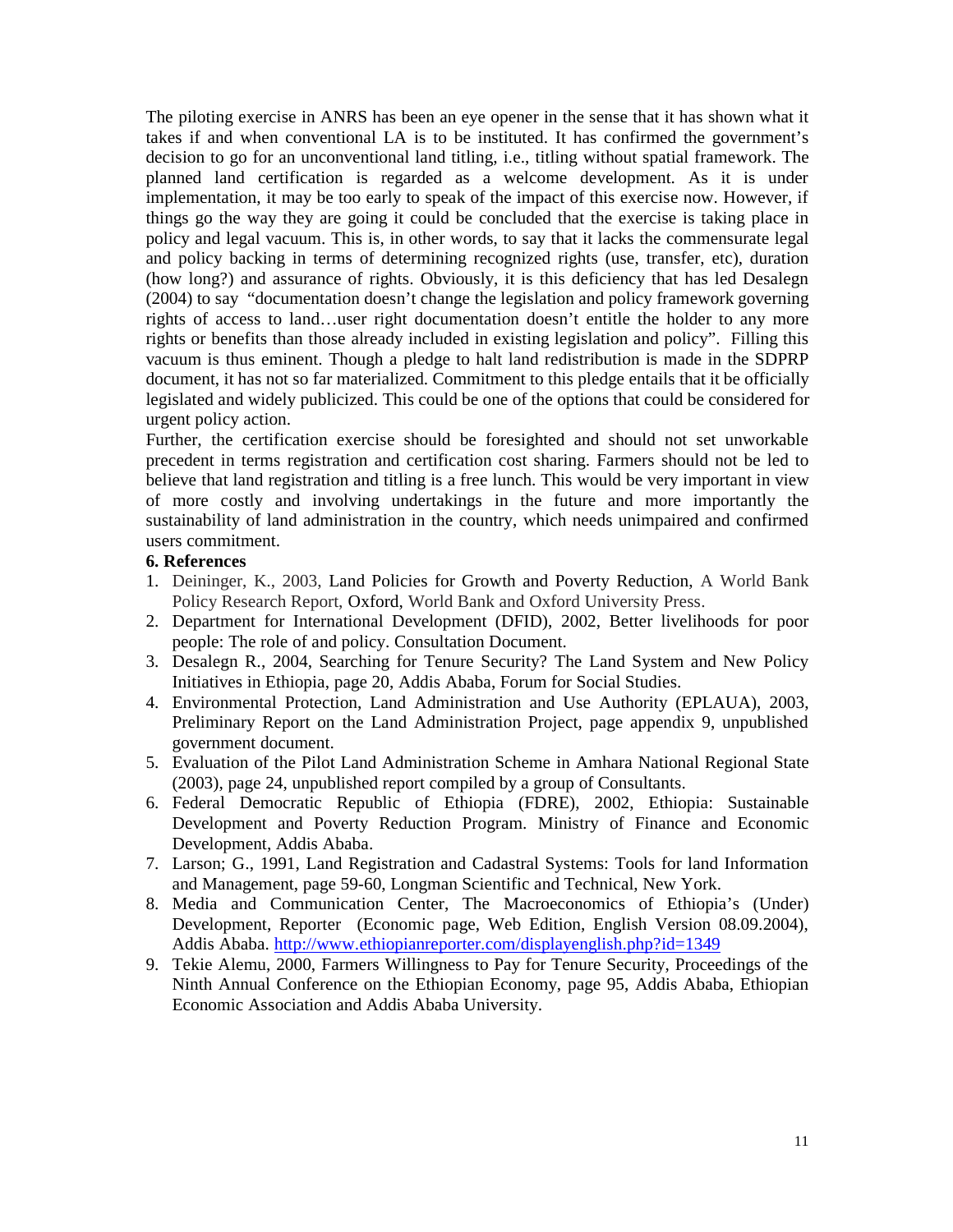| N <sub>o</sub> | Entry header                         |                | Illustrations of specific<br>information that can be | Generic information                                                                      |  |  |  |
|----------------|--------------------------------------|----------------|------------------------------------------------------|------------------------------------------------------------------------------------------|--|--|--|
|                |                                      |                | entered                                              |                                                                                          |  |  |  |
| 1              | Parcel ID number                     |                | AE0010100024                                         | Region, zone, district,<br>sub-distrcit codes; land<br>holder and no.of holding<br>codes |  |  |  |
| $\overline{2}$ | Name of owner                        |                | AE001010002                                          | Region, zone, district,<br>sub-distrcit codes; land<br>holder code                       |  |  |  |
| 3              | Central                              | North          | 29902                                                | Applicable when $SBH^7$ is                                                               |  |  |  |
|                | coordinates                          | East           | 22017                                                | instituted.                                                                              |  |  |  |
| $\overline{4}$ | Names of farmers having              | East           | MinYichil                                            |                                                                                          |  |  |  |
|                | a holding rights of                  | West           | Taye                                                 |                                                                                          |  |  |  |
|                | neighboring parcels                  | North          | Demelash                                             |                                                                                          |  |  |  |
|                |                                      | South          | Kibret                                               |                                                                                          |  |  |  |
| 5              | Parcel area                          | Local init     | Gemed                                                | Timad, etc                                                                               |  |  |  |
|                |                                      | Area           | 5                                                    |                                                                                          |  |  |  |
| 6              | Current land use/cove                |                | Crop                                                 | Wood lot, grazing,                                                                       |  |  |  |
|                |                                      |                |                                                      | homestead                                                                                |  |  |  |
| 7              | Fertility status                     |                | High                                                 | High/medium/low                                                                          |  |  |  |
| $\overline{8}$ | Means of acquisition                 |                | Redistribution                                       | Inheritance                                                                              |  |  |  |
| $\overline{9}$ | Agric. income and rural land use tax |                | 45                                                   | Amount in local currency                                                                 |  |  |  |
| $10\,$         | Area (in ha)                         |                | 0.45                                                 |                                                                                          |  |  |  |
| 11             | Address of the land                  | Village name   | Meskele                                              |                                                                                          |  |  |  |
|                |                                      | <b>Ditrict</b> | A                                                    |                                                                                          |  |  |  |
|                |                                      | Zone           | E                                                    |                                                                                          |  |  |  |
|                |                                      | Region         | 001                                                  |                                                                                          |  |  |  |

# Annex 1. Proposed Content of the Land Register: Amhara National Regional State

|  |  | Annex 2. Landholders and Family Data |
|--|--|--------------------------------------|
|--|--|--------------------------------------|

| 4. Holders full name and address<br>4.1 Holders full name |     |     |          |
|-----------------------------------------------------------|-----|-----|----------|
| Name                                                      | sex |     | age      |
|                                                           |     |     |          |
|                                                           |     |     |          |
| 4.2 Guardians full name                                   |     |     |          |
| 4.3 Spouse's full name                                    |     |     |          |
|                                                           |     |     |          |
|                                                           |     |     |          |
| 4.4 Family members details                                |     |     |          |
| Name                                                      | sex | age | relation |
|                                                           |     |     |          |
| $\mathbf{b}$ .                                            |     |     |          |
| $\mathbf{C}$ .                                            |     |     |          |
| 4.4 Holder's address                                      |     |     |          |
| $Region \t 2one \t 2one$                                  |     |     |          |
| Village Sub-village                                       |     |     |          |
| 5. Holder's ID Number                                     |     |     |          |

7 Secondary book of holding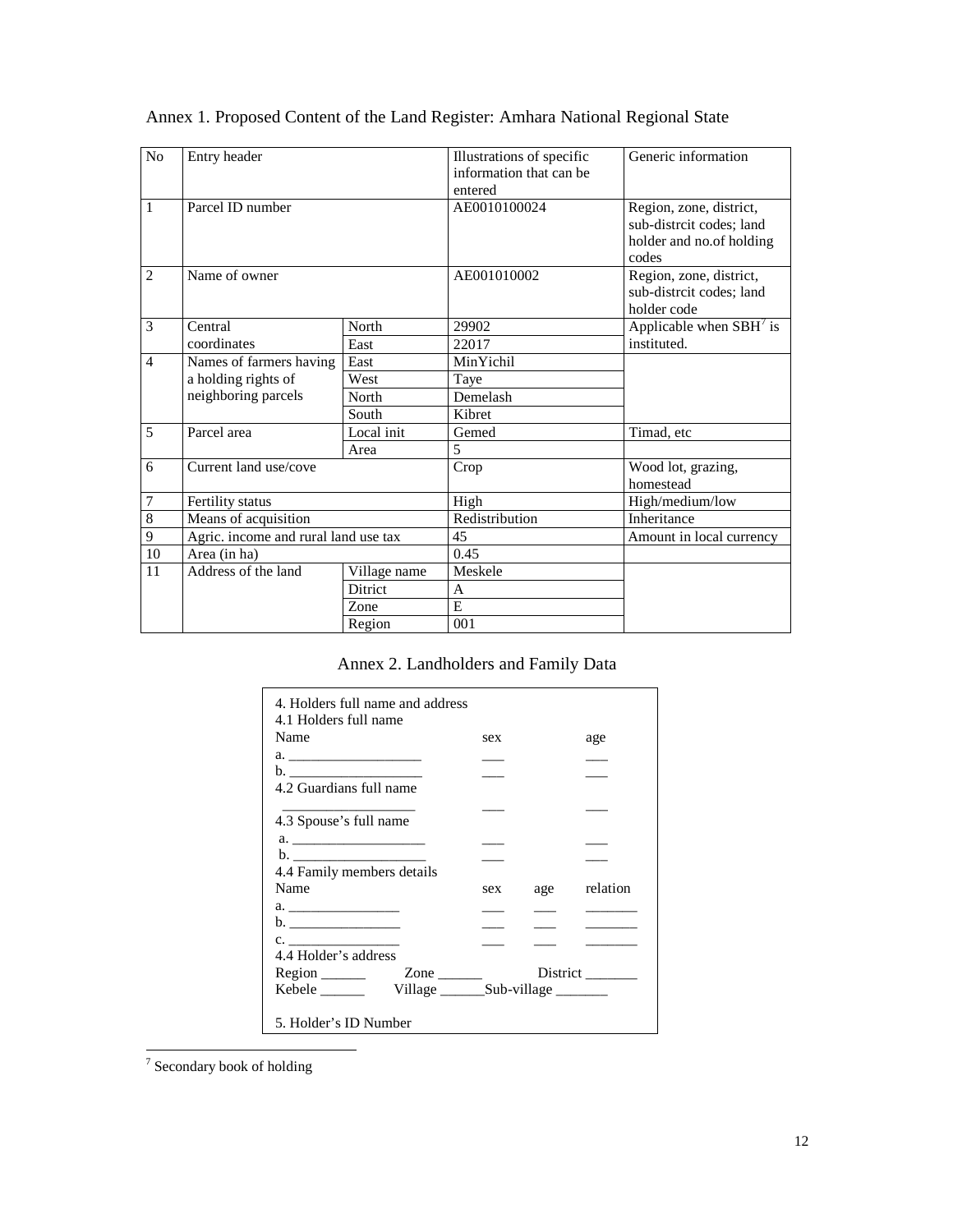## Annex 3. Books of Holding (Amhara National Regional State)

1. Primary Book of Holding

1.1 Details of the Holding

| No | Parcel | ∟and | Neighboring parcels |      |       |       | Parcel area |      |      | Fertility level |     | Means       | Name     |
|----|--------|------|---------------------|------|-------|-------|-------------|------|------|-----------------|-----|-------------|----------|
|    | ID     | Use  | East                | West | South | North | Local       | Size | High | Medium          | Low | Of          | of the   |
|    |        |      |                     |      |       |       | Unit        |      |      |                 |     | acquisition | locality |
|    |        |      |                     |      |       |       |             |      |      |                 |     |             |          |
|    |        |      |                     |      |       |       |             |      |      |                 |     |             |          |

This Primary Book of Holding is awarded to those whose name (s) is (are) mentioned under (X) in order that they will be able to properly utilize the land whose details are described above.

Date of award/renewal Date\_\_\_\_Month\_\_\_\_\_Year\_\_\_\_\_

Signature of right holders

| Name | Signature |
|------|-----------|
| Name | Signature |

Approved by

- 1. Kebele Land Administration Committee Chairman Name\_\_\_\_\_\_\_\_\_\_\_\_\_\_\_\_\_\_Signature\_\_\_\_\_\_\_\_\_\_\_\_\_\_
- 2. District Land Administration Office Head Name\_\_\_\_\_\_\_\_\_\_\_\_\_\_\_\_\_\_Signature\_\_\_\_\_\_\_\_\_\_\_

2. Secondary Book of Holding

2.1 Details of the Holding

| No | Parcel<br>ID | ∟and<br>Use | Neighboring parcels |      |       | Central<br>Coordinates |       | Parcel<br>Area | Fertility level |      |        | Means<br>Of | Name<br>of the |          |
|----|--------------|-------------|---------------------|------|-------|------------------------|-------|----------------|-----------------|------|--------|-------------|----------------|----------|
|    |              |             | East                | West | South | North                  | North | West           | (ha)            | High | Medium | Low         | acquisition    | locality |
|    |              |             |                     |      |       |                        |       |                |                 |      |        |             |                |          |
|    |              |             |                     |      |       |                        |       |                |                 |      |        |             |                |          |

This Secondary Book of Holding along with the attached cadastral map is awarded to those whose name (s) is (are) mentioned under  $(X)$  in order that they will be able to properly utilize the land whose details are described above.

Date of award/renewal Date Month Year Signature of right holders

Name Signature

Name\_\_\_\_\_\_\_\_\_\_\_\_\_\_\_\_\_\_\_\_\_\_\_\_\_\_\_\_\_\_\_Signature

Approved by

- 3. Kebele Land Administration Committee Chairman Name Signature
- 4. District Land Administration Office Head Name Signature

(Annexed tables are obtained from Environmental Protection, Land Administration and Use Authority (EPLAUA), 2003, Preliminary Report on the Land Administration Project, page appendix 9, unpublished government document and the original Amharic formats are translated by the author)